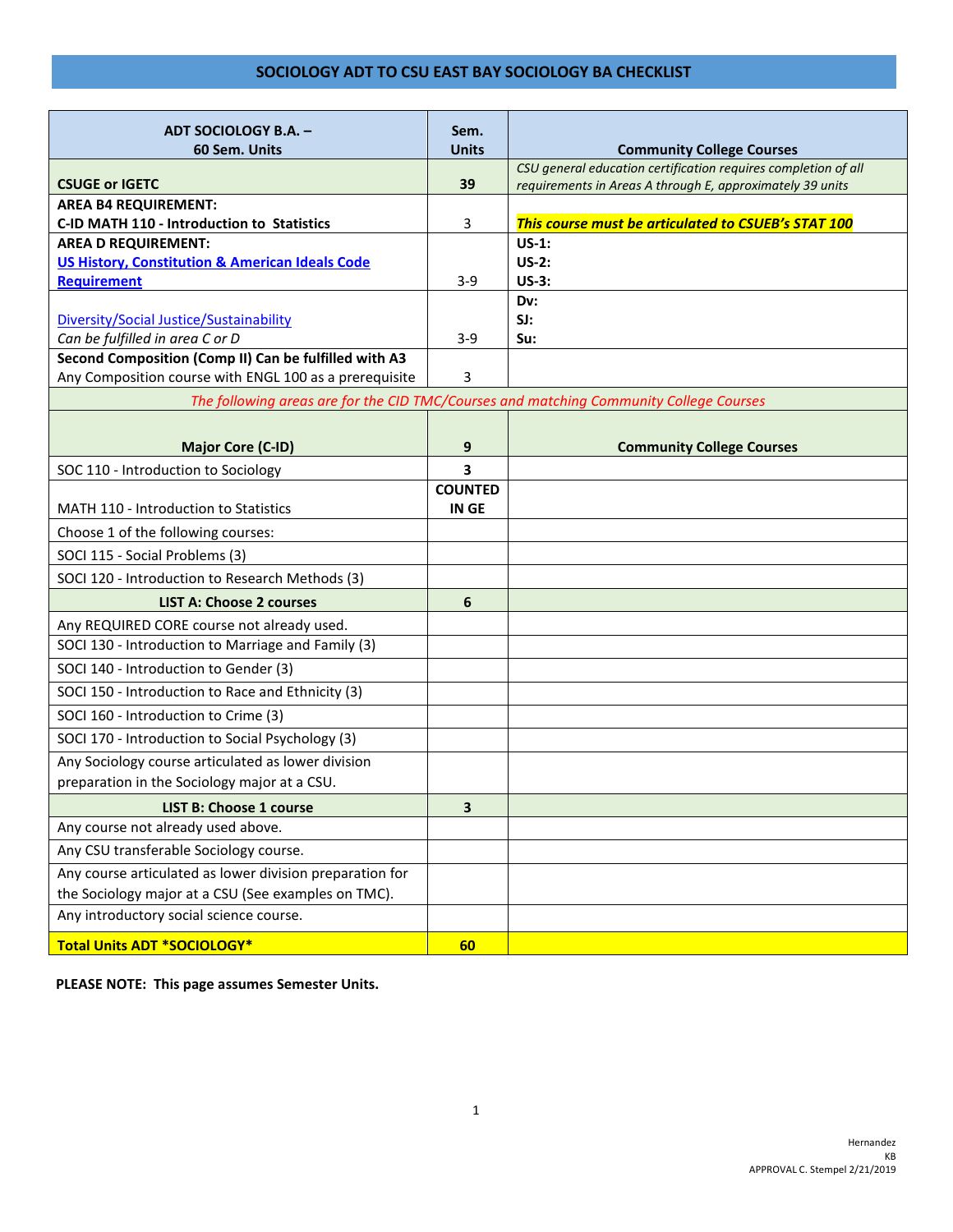| <b>CSUEB: SOCIOLOGY B.A.</b><br>Complete Degree in 60 Semester Units                                                                                                                                                                                    | <b>Semester</b><br><b>UNITS</b> | <b>NOTES</b>                                                                          |  |  |
|---------------------------------------------------------------------------------------------------------------------------------------------------------------------------------------------------------------------------------------------------------|---------------------------------|---------------------------------------------------------------------------------------|--|--|
|                                                                                                                                                                                                                                                         |                                 | <b>GRADUATION REQUIREMENTS</b> These should be fulfilled at the Community College,    |  |  |
|                                                                                                                                                                                                                                                         |                                 | however if not taken at the Community College, they must be completed at CSU East Bay |  |  |
| US History, Constitution & American Ideals                                                                                                                                                                                                              | $0 - 9$                         |                                                                                       |  |  |
| First Category US-1<br>1)                                                                                                                                                                                                                               | $0 - 3$                         |                                                                                       |  |  |
| Second Category US-2<br>2)                                                                                                                                                                                                                              | $0 - 3$                         |                                                                                       |  |  |
| Third Category US-3<br>3)                                                                                                                                                                                                                               | $0 - 3$                         |                                                                                       |  |  |
|                                                                                                                                                                                                                                                         |                                 | These courses must be taken at CSU East Bay                                           |  |  |
| <b>Upper Division GE</b>                                                                                                                                                                                                                                |                                 |                                                                                       |  |  |
| See catalog                                                                                                                                                                                                                                             | 9                               | <b>CSUEB COURSES</b>                                                                  |  |  |
| Please note: A minimum of three courses in the Upper Division General Education pattern must have a topic/learning outcome<br>oriented toward one of the following topic areas (overlays): Diversity (Dv), Social Justice (SJ), or Sustainability (Su). |                                 |                                                                                       |  |  |
| Area B6 Upper Division Science course                                                                                                                                                                                                                   | 3                               | Course:<br><b>OVERLAY:</b>                                                            |  |  |
| Area C4 Upper Division Humanities course                                                                                                                                                                                                                | 3                               | Course:<br><b>OVERLAY:</b>                                                            |  |  |
| Area D4 Upper Division Social Sciences course                                                                                                                                                                                                           | 3                               | CHOOSE: SOC 325 (Dv); 330; 340 (Dv); 345; 360                                         |  |  |
| <b>Upper Division Core</b>                                                                                                                                                                                                                              | 8                               |                                                                                       |  |  |
| SOC 300 - Sociological Theory Units: 4                                                                                                                                                                                                                  | 4                               |                                                                                       |  |  |
| SOC 390 - Sociological Research Methods Units: 4                                                                                                                                                                                                        | 4                               |                                                                                       |  |  |
| <b>Capstone Requirement</b>                                                                                                                                                                                                                             | 4                               |                                                                                       |  |  |
| SOC 499 - Sociology Capstone Project                                                                                                                                                                                                                    | 4                               |                                                                                       |  |  |
| <b>Diversity and Social Justice Core</b>                                                                                                                                                                                                                |                                 |                                                                                       |  |  |
| Take two (2) courses for 8 units from the following list:                                                                                                                                                                                               | 8                               |                                                                                       |  |  |
| SOC 320 - Social Inequalities Units: 4                                                                                                                                                                                                                  |                                 | G.E./G.R. Area: Social Justice                                                        |  |  |
| SOC 325 - Race and Ethnic Relations Units: 4                                                                                                                                                                                                            |                                 | G.E./G.R. Area: Diversity                                                             |  |  |
| SOC 330 - Environmental Sociology Units: 4                                                                                                                                                                                                              |                                 | G.E./G.R. Area D4 only.                                                               |  |  |
| SOC 340 - Sociology of Gender Units: 4                                                                                                                                                                                                                  |                                 | G.E./G.R. Area: Diversity                                                             |  |  |
| SOC 350 - Sociology of Immigration Units: 4                                                                                                                                                                                                             |                                 | G.E./G.R. Area: Diversity                                                             |  |  |
| SOC 355 - Global Society Units: 4                                                                                                                                                                                                                       |                                 | G.E./G.R. Area: Sustainability                                                        |  |  |
| SOC 360 - Sociology of Sexualities Units: 4                                                                                                                                                                                                             |                                 | G.E./G.R. Area D4 only.                                                               |  |  |
| SOC 370 - Sociology of Education Units: 4                                                                                                                                                                                                               |                                 | G.E./G.R. Area: Diversity                                                             |  |  |
| SOC 380 - Sociology of Race, Crime and Justice Units: 4                                                                                                                                                                                                 |                                 |                                                                                       |  |  |
| SOC 420 - Political Sociology Units: 4                                                                                                                                                                                                                  |                                 | G.E./G.R. Area: Social Justice                                                        |  |  |
| SOC 433 - Community Engagement Units: 4                                                                                                                                                                                                                 |                                 | G.E./G.R. Area: Social Justice                                                        |  |  |
| SOC 450 - Sociology of Food Units: 4                                                                                                                                                                                                                    |                                 |                                                                                       |  |  |
| SOC 475 - Sociology of Sport Units: 4                                                                                                                                                                                                                   |                                 |                                                                                       |  |  |
| SOC 480 - Global Brazil Units: 4                                                                                                                                                                                                                        |                                 | G.E./G.R. Area: Social Justice                                                        |  |  |
| <b>Sociology Electives</b>                                                                                                                                                                                                                              |                                 |                                                                                       |  |  |
| Take four (4) courses for 16 units from the following list                                                                                                                                                                                              | 16                              |                                                                                       |  |  |
| SOC 365 - Deviance and Social Control Units: 4                                                                                                                                                                                                          |                                 |                                                                                       |  |  |
| SOC 375 - Urban Sociology Units: 4                                                                                                                                                                                                                      |                                 |                                                                                       |  |  |
| SOC 385 - Childhood and Society Units: 4                                                                                                                                                                                                                |                                 |                                                                                       |  |  |
| SOC 400 - Economy and Society Units: 4                                                                                                                                                                                                                  |                                 | G.E./G.R. Area: Social Justice                                                        |  |  |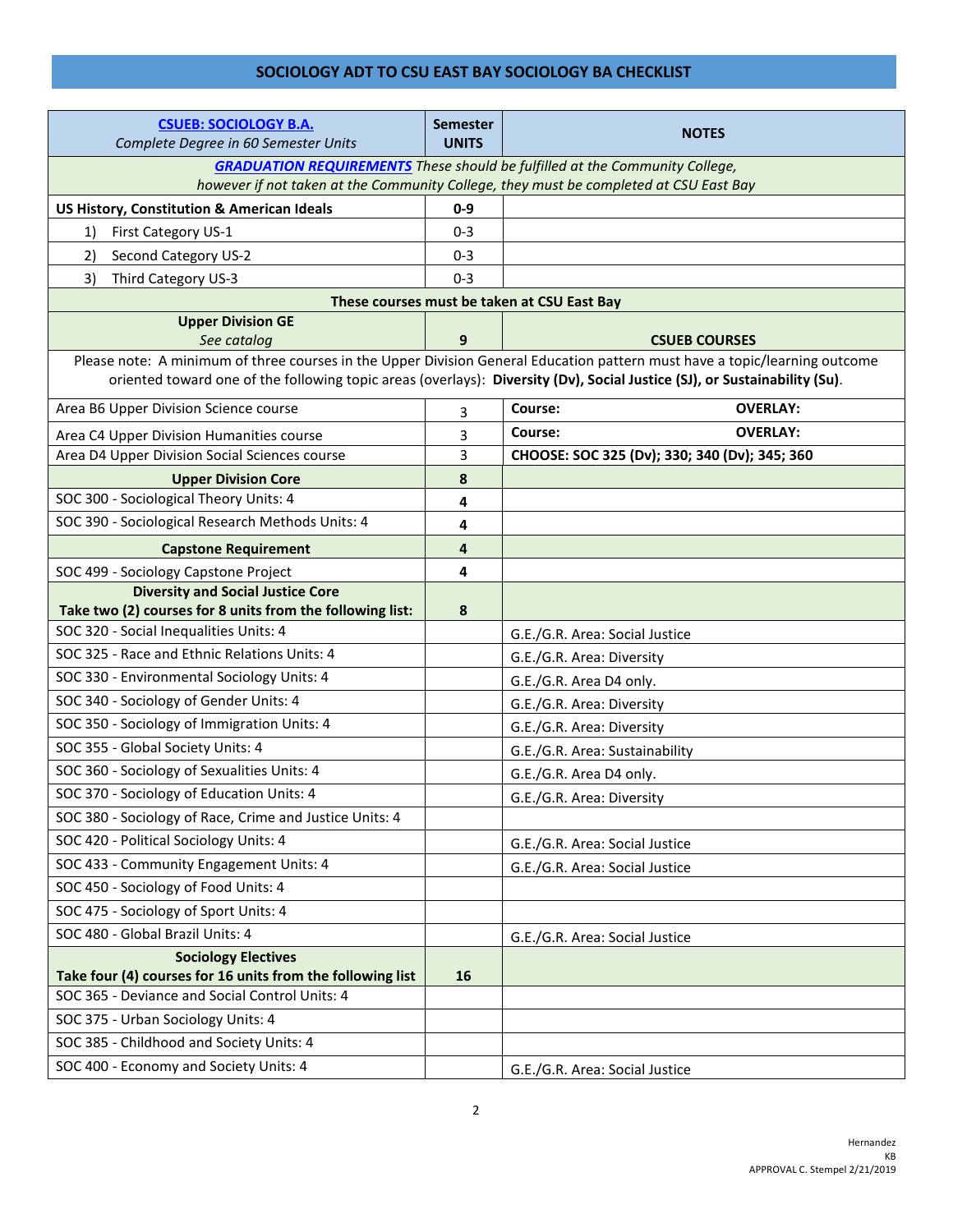| SOC 403 - Sociology of the Family Units: 4            |          |                                                     |
|-------------------------------------------------------|----------|-----------------------------------------------------|
| SOC 405 - Sociology of Organizations Units: 4         |          |                                                     |
| SOC 408 - Animals and Society Units: 4                |          |                                                     |
| SOC 410 - Child Welfare Policy Units: 4               |          |                                                     |
| SOC 413 - Medical Sociology Units: 4                  |          | G.E./G.R. Area: Social Justice                      |
| SOC 415 - Popular Culture Units: 4                    |          |                                                     |
| SOC 418 - Sociology of Music Units: 4                 |          |                                                     |
| SOC 423 - Social Movements and Social Change Units: 4 |          |                                                     |
| SOC 425 - Work and Professions Units: 4               |          |                                                     |
| SOC 430 - Social Policy Units: 4                      |          |                                                     |
| SOC 435 - Social Psychology Units: 4                  |          |                                                     |
| SOC 440 - Alcohol and Drug Use Units: 4               |          |                                                     |
| SOC 443 - Death and Dying Units: 4                    |          |                                                     |
| SOC 445 - Sociology of Emotions Units: 4              |          |                                                     |
| SOC 455 - Juvenile Delinquency Units: 4               |          |                                                     |
| SOC 460 - Marriage and Sex Units: 4                   |          | G.E./G.R. Area: Diversity                           |
| SOC 465 - Mediation and Conflict Resolution Units: 4  |          |                                                     |
| SOC 470 - Sociology of Travel and Tourism Units: 4    |          |                                                     |
| SOC 485 - Policing and Society Units: 4               |          |                                                     |
| SOC 490 - Independent Study Units: 1-4                |          |                                                     |
| SOC 491 - Professional Development                    | 1        | <b>RECOMMENDED</b>                                  |
| SOC 492 - Capstone Project Support                    | 1        | <b>RECOMMENDED</b>                                  |
| SOC 496 - Topics Seminar Units: 4                     |          |                                                     |
| SOC 497 - Issues in Sociology Units: 4                |          |                                                     |
| <b>ADDITIONAL COURSE to reach 60 Units</b>            |          | These courses may be additional Major Courses       |
|                                                       | $9 - 15$ | or prerequisites not taken at the Community College |
| If needed                                             |          |                                                     |
| <b>Total Semester Units at CSUEB</b>                  | 60       | 60                                                  |